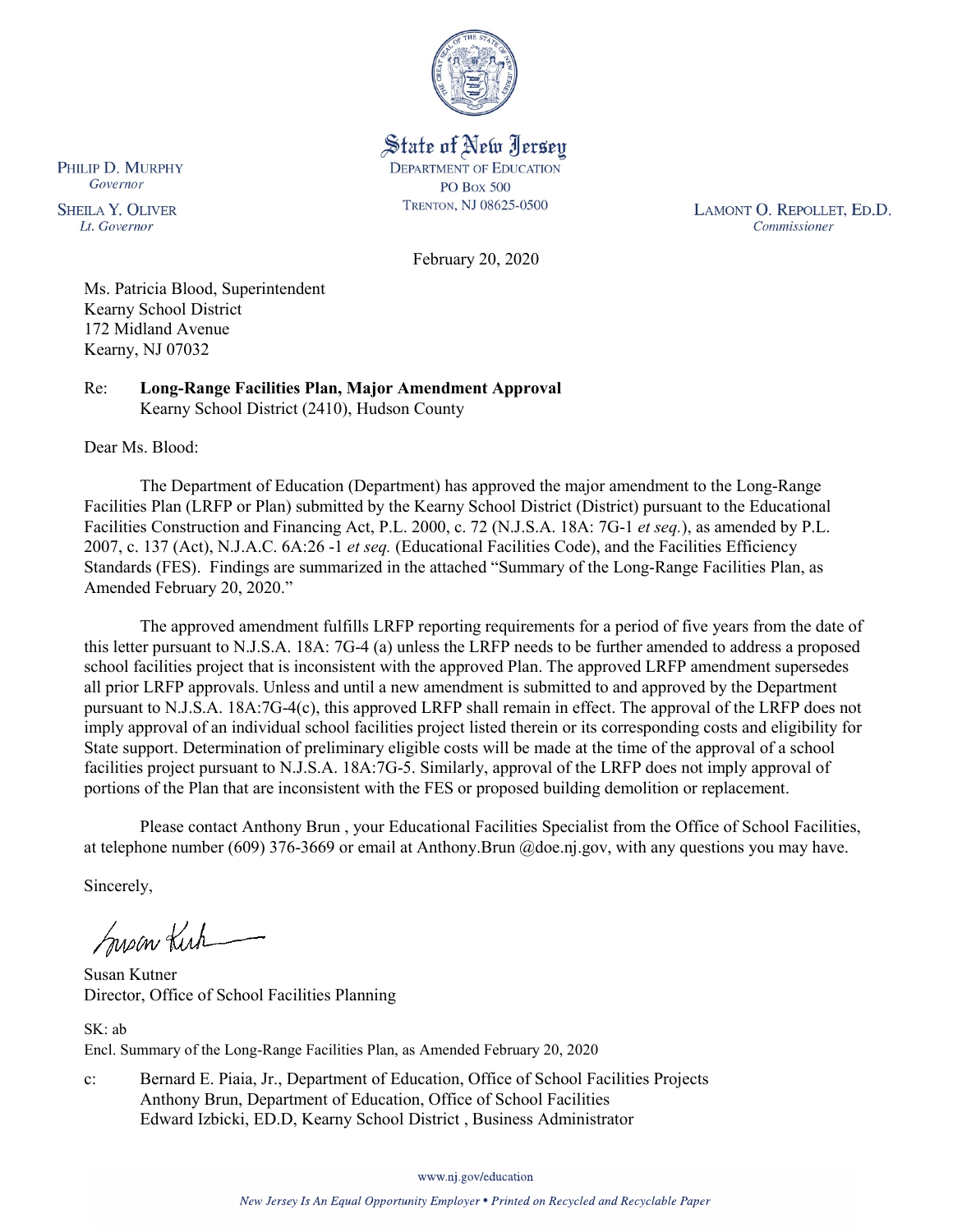# **Kearny School District (2410) Summary of the Long-Range Facilities Plan, as Amended February 20, 2020**

The Department of Education (Department) has completed its review of the major amendment to the Long-Range Facilities Plan (LRFP or Plan) submitted by the Kearny School District (District) pursuant to the Educational Facilities Construction and Financing Act, P.L. 2000, c. 72 (N.J.S.A. 18A: 7G-1 *et seq.*), as amended by P.L. 2007, c. 137 (Act), N.J.A.C. 6A:26-1 et seq. (Educational Facilities Code), and the Facilities Efficiency Standards (FES).

The following provides a summary of the District's approved amended LRFP. The summary is based on the standards set forth in the Act, the Educational Facilities Code, the FES, District-reported information in the Department's LRFP reporting system, and supporting documentation. The referenced reports in *italic* text are standard reports available on the Department's LRFP website.

### **1. Inventory Overview**

The District is classified as a Regular Operating District (ROD) for funding purposes. It provides services for students in grades PK-12.

The District identified existing and proposed schools, sites, buildings, rooms, and site amenities in its LRFP. Table 1 lists the number of existing and proposed district schools, sites, and buildings. Detailed information can be found in the *School Asset Inventory Report* and the *Site Asset Inventory Report.*

**As directed by the Department, school facilities projects that have received initial approval by the Department and have been approved by the voters, if applicable, are represented as "existing" in the LRFP.** Approved projects that include new construction and/or the reconfiguration/reassignment of existing program space are as follows: n/a.

# **Table 1: Number of Schools, School Buildings, and Sites**

|                                              | <b>Existing</b> | <b>Proposed</b> |
|----------------------------------------------|-----------------|-----------------|
| Number of Schools (assigned DOE school code) |                 |                 |
| Number of School Buildings <sup>1</sup>      |                 |                 |
| Number of Non-School Buildings <sup>2</sup>  |                 |                 |
| Number of Vacant Buildings                   |                 |                 |
| Number of Sites                              |                 |                 |

*1 Includes district-owned buildings and long-term leases serving students in district-operated programs 2 Includes occupied district-owned buildings not associated with a school, such as administrative or utility buildings*

Based on the existing facilities inventory submitted by the District:

- Schools using leased buildings (short or long-term):  $n/a$
- Schools using temporary classroom units (TCUs), excluding TCUs supporting construction: n/a
- Vacant/unassigned school buildings:  $n/a$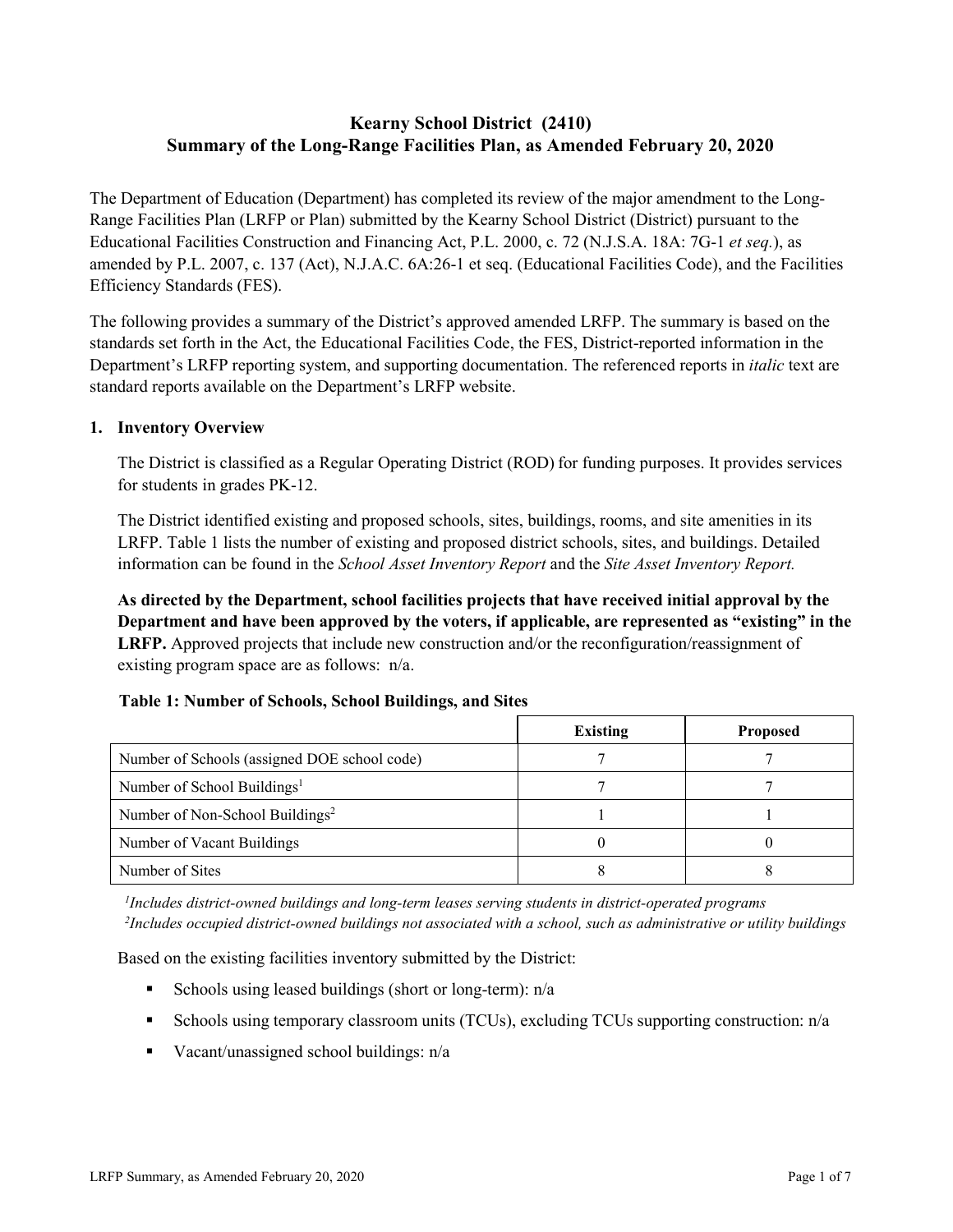**FINDINGS** The Department has determined that the proposed inventory is adequate for approval of the District's LRFP amendment. However, the LRFP determination does not imply approval of an individual school facilities project listed within the LRFP; the District must submit individual project applications for project approval.

# **2. District Enrollments**

The District determined the number of students, or "proposed enrollments," to be accommodated for LRFP planning purposes on a district-wide basis and in each school.

The Department minimally requires the submission of a standard cohort-survival projection using historic enrollment data from the Application for School State Aid (ASSA) or NJ Smart. The cohort-survival method projection method forecasts future students based upon the survival of the existing student population as it moves from grade to grade. A survival ratio of less than 1.00 indicates a loss of students, while a survival ratio of more than 1.00 indicates the class size is increasing. For example, if a survival ratio tracking first to second grade is computed to be 1.05, the grade size is increasing by 5% from one year to the next. The cohort-survival projection methodology works well for communities with stable demographic conditions. Atypical events impacting housing or enrollments, such as an economic downturn that halts new housing construction or the opening of a charter or private school, typically makes a cohort-survival projection less reliable.

#### **Proposed enrollments are based on a standard cohort-survival enrollment projection.**

Adequate supporting documentation was submitted to the Department to justify the proposed enrollments. Table 2 provides a comparison of existing and projected enrollments. All totals include special education students.

| <b>Grades</b>                | <b>Existing Enrollments</b><br>2018-2019 School Year | <b>District Proposed Enrollments</b><br>2023-2024 School Year |
|------------------------------|------------------------------------------------------|---------------------------------------------------------------|
|                              | 243                                                  | 243                                                           |
| PK (excl. private providers) |                                                      |                                                               |
| Grades K-5                   | 2,120                                                | 1,981                                                         |
| Grades 6-8                   | 1,267                                                | 1,139                                                         |
| Grades 9-12                  | 1.769                                                | 1,662                                                         |
| <b>Totals</b>                | 5,399                                                | 5,025                                                         |

#### **Table 2: Enrollments**

**FINDINGS** The Department has determined the District's proposed enrollments to be acceptable for approval of the District's LRFP amendment. The Department will require a current enrollment projection at the time an application for a school facilities project is submitted incorporating the District's most recent enrollments in order to verify that the LRFP's planned capacity is appropriate for the updated enrollments.

#### **3. District Practices Capacity**

Based on information provided in the room inventories, *District Practices Capacity* was calculated for each school building to determine whether adequate capacity is proposed for the projected enrollments based on district scheduling and class size practices. The capacity totals assume instructional buildings can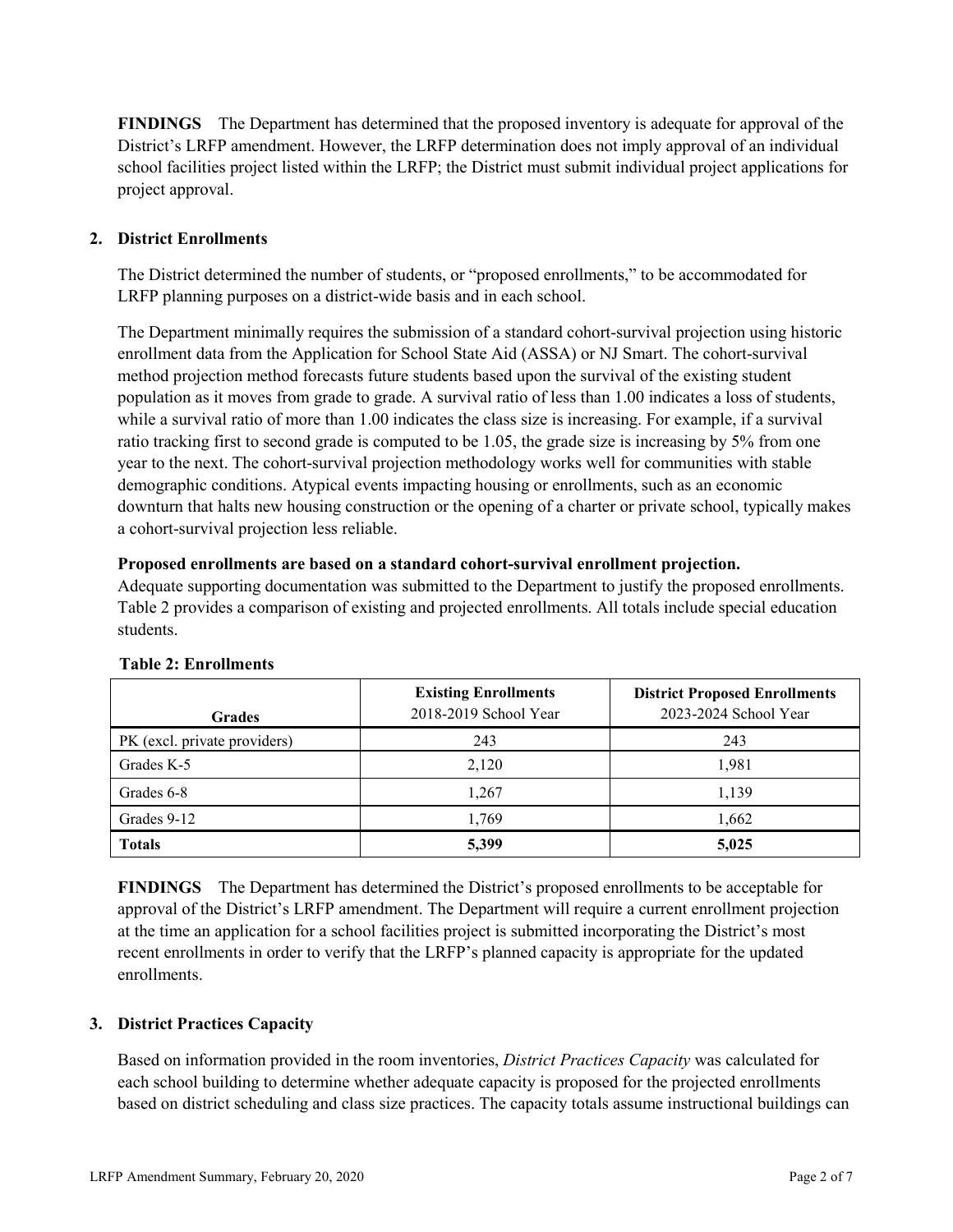be fully utilized regardless of school sending areas, transportation, and other operational issues. The calculations only consider district-owned buildings and long-term leases; short term leases and temporary buildings are excluded. A capacity utilization factor of 90% for classrooms serving grades K-8 and 85% for classrooms serving grades 9-12 is applied in accordance with the FES. No capacity utilization factor is applied to preschool classrooms.

In certain cases, districts may achieve adequate District Practices Capacity to accommodate enrollments but provide inadequate square feet per student in accordance with the FES, resulting in educational adequacy issues and "Unhoused Students." Unhoused students are considered in the "Functional Capacity" calculations used to determine potential State support for school facilities projects and are analyzed in Section 4.

Table 3 provides a summary of proposed enrollments and existing and proposed District-wide capacities. Detailed information can be found in the LRFP website reports titled *FES and District Practices Capacity Report, Existing Rooms Inventory Report, and Proposed Rooms Inventory Report.*

| <b>Grades</b>     | <b>Proposed</b><br><b>Enrollments</b> | <b>Existing</b><br><b>District</b><br><b>Practices</b><br>Capacity | <b>Existing</b><br>Deviation* | <b>Proposed</b><br><b>District</b><br><b>Practices</b><br>Capacity | <b>Proposed</b><br>Deviation* |
|-------------------|---------------------------------------|--------------------------------------------------------------------|-------------------------------|--------------------------------------------------------------------|-------------------------------|
| Elementary (PK-5) | 2,224                                 | 2,178.83                                                           | $-45.17$                      | 2,276.66                                                           | 52.66                         |
| Middle $(6-8)$    | 1,139                                 | 1,266.22                                                           | 127.22                        | 1,168.39                                                           | 29.29                         |
| High $(9-12)$     | 1,662                                 | 1,692.35                                                           | 30.35                         | 1,692.35                                                           | 30.35                         |
| <b>Totals</b>     | 5,025                                 | 5,137.40                                                           | 112.40                        | 5,137.40                                                           | 112.40                        |

**Table 3: District Practices Capacity Analysis**

*\* Positive numbers signify surplus capacity; negative numbers signify inadequate capacity. Negative values for District Practices capacity are acceptable for approval if proposed enrollments do not exceed 100% capacity utilization.*

Considerations:

- **Based on the proposed enrollments and existing room inventories, the District is projected to have** inadequate capacity for the following grade groups, assuming all school buildings can be fully utilized: n/a
- Adequate justification has been provided by the District if the proposed capacity for a school significantly deviates from the proposed enrollments. Generally, surplus capacity is acceptable for LRFP approval if additional capacity is not proposed through new construction.

**FINDINGS**The Department has determined that proposed District capacity, in accordance with the proposed enrollments, is adequate for approval of the District's LRFP amendment. The Department will require a current enrollment projection at the time an application for a school facilities project is submitted, incorporating the District's most recent Fall Enrollment Report, in order to verify that the LRFP's planned capacity meets the District's updated enrollments.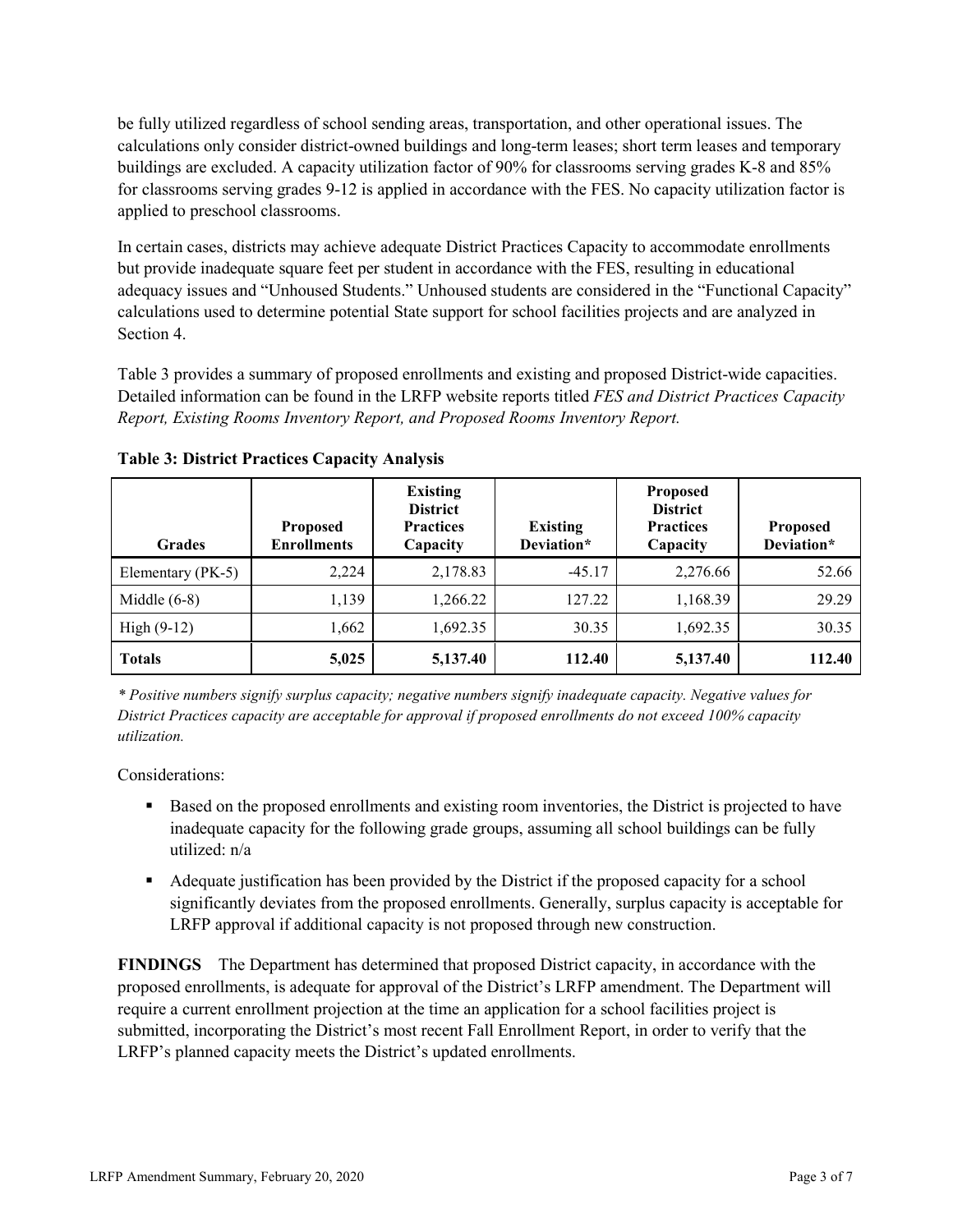### **4. New Construction Funding Eligibility**

*Functional Capacity* was calculated and compared to the proposed enrollments to provide a **preliminary estimate** of Unhoused Students and new construction funding eligibility. **Final determinations will be made at the time of project application approvals.**

*Functional Capacity* is the adjusted gross square footage of a school building *(total gross square feet minus excluded space)* divided by the minimum area allowance per full-time equivalent student for the grade level contained therein. *Unhoused Students* is the number of students projected to be enrolled in the District that exceeds the Functional Capacity of the District's schools pursuant to N.J.A.C. 6A:26-2.2(c). *Excluded Square Feet* includes (1) square footage exceeding the FES for any pre-kindergarten, kindergarten, general education, or self-contained special education classroom; (2) grossing factor square footage *(corridors, stairs, mechanical rooms, etc.)* that exceeds the FES allowance, and (3) square feet proposed to be demolished or discontinued from use. Excluded square feet may be revised during the review process for individual school facilities projects.

Table 4 provides a preliminary assessment of the Functional Capacity, Unhoused Students, and Estimated Maximum Approved Area for Unhoused Students for each FES grade group. The calculations exclude temporary facilities and short-term leased buildings. School buildings proposed for whole or partial demolition or reassignment to a non-school use are excluded from the calculations pending project application review. If a building is proposed to be reassigned to a different school, the square footage is applied to the proposed grades after reassignment. Buildings that are not assigned to a school are excluded from the calculations. In addition, only preschool students eligible for state funding (former ECPA students) are included. Detailed information concerning the calculations can be found in the *Functional Capacity and Unhoused Students Report* and the *Excluded Square Footage Report.*

|                                                | <b>PK/K-5</b> | $6 - 8$   | $9 - 12$ | <b>Total</b> |
|------------------------------------------------|---------------|-----------|----------|--------------|
| PK Eligible Students/K-12 Proposed Enrollments | 2,224         | 1,139     | 1,662    |              |
| FES Area Allowance (SF/student)                | 125.00        | 134.00    | 151.00   |              |
| <b>Prior to Completion of Proposed Work:</b>   |               |           |          |              |
| <b>Existing Gross Square Feet</b>              | 309,007       | 140,535   | 289,328  | 738,871      |
| Adjusted Gross Square Feet                     | 271,975       | 132,164   | 151,976  | 656,116      |
| <b>Adjusted Functional Capacity</b>            | 2,153.49      | 1,007.11  | 1,668.72 |              |
| Unhoused Students                              | 70.51         | 131.89    | 0.00     |              |
| Est. Max. Area for Unhoused Students           | 8,813.47      | 17,673.15 | 0.00     |              |
| <b>After Completion of Proposed Work:</b>      |               |           |          |              |
| Gross Square Feet                              | 309,007       | 140,535   | 289,328  | 738,871      |
| New Gross Square Feet                          | $\Omega$      | $\theta$  | $\theta$ | $\theta$     |
| Adjusted Gross Square Feet                     | 271,975       | 132,164   | 251,976  | 656,116      |
| Functional Capacity                            | 2,153.49      | 1,007.11  | 1,668.72 |              |
| Unhoused Students after Construction           | 70.51         | 131.89    | 0.00     |              |
| Est. Max. Area Remaining                       | 8,813.47      | 17,673.15 | 0.00     |              |

| Table 4: Estimated Maximum Approved Area for Unhoused Students |  |  |  |
|----------------------------------------------------------------|--|--|--|
|----------------------------------------------------------------|--|--|--|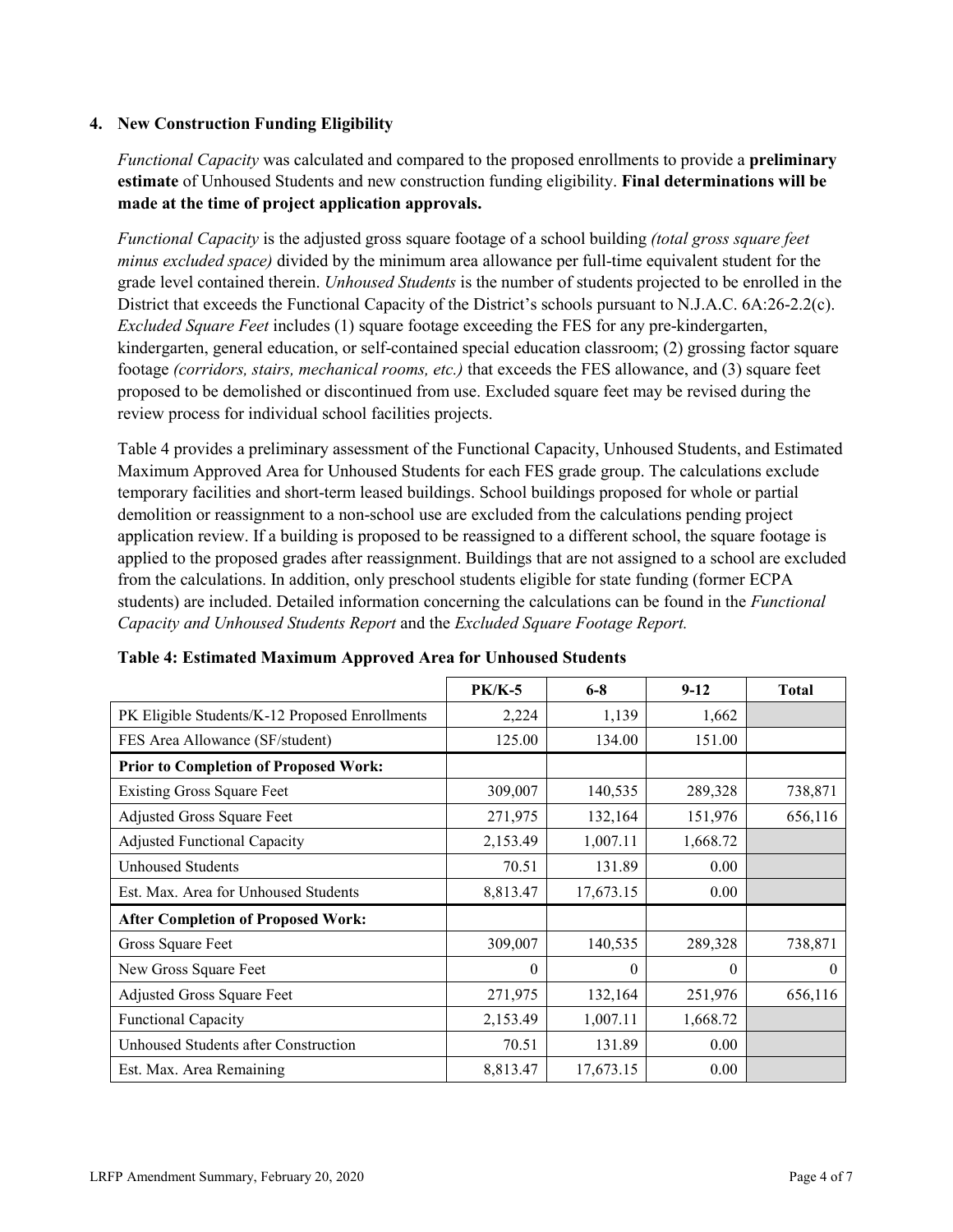Facilities used for non-instructional or non-educational purposes are ineligible for State support under the Act. However, projects for such facilities shall be reviewed by the Department to determine whether they are consistent with the District's LRFP and whether the facility, if it is to house students (full or part time) conforms to educational adequacy requirements. These projects shall conform to all applicable statutes and regulations.

Estimated costs represented in the LRFP by the District are for capital planning purposes only. The estimates are not intended to represent preliminary eligible costs or final eligible costs of approved school facilities projects.

Considerations:

- The District does not have approved projects pending completion, as noted in Section 1, that impact the Functional Capacity calculations.
- The Functional Capacity calculations *exclude* square feet proposed for demolition or discontinuation for the following FES grade groups and school buildings pending a feasibility study and project review: n/a.
- Based on the preliminary assessment, the District has Unhoused Students prior to the completion of proposed work for the following FES grade groups: PK-5, 6-8..
- New construction is proposed for the following FES grade groups:  $n/a$ .
- **Proposed new construction exceeds the estimated maximum area allowance for Unhoused** Students prior to the completion of the proposed work for the following grade groups:  $n/a$ .
- The District, based on the preliminary LRFP assessment, will have Unhoused Students after completion of the proposed LRFP work. If the District is projected to have Unhoused Students, adequate justification has been provided to confirm educational adequacy in accordance with Section 6 of this determination.

**FINDINGS** Functional Capacity and Unhoused Students calculated in the LRFP are preliminary estimates. Preliminary Eligible Costs (PEC) and Final Eligible Costs (FEC) will be included in the review process for specific school facilities projects. A feasibility study undertaken by the District is required if building demolition or replacement is proposed per N.J.A.C. 6A:26-2.3(b)(10).

# **5. Proposed Work**

The District assessed program space, capacity, and physical plant deficiencies to determine corrective actions. Capital maintenance, or *"system actions,"* address physical plant deficiencies due to operational, building code, and /or life cycle issues. Inventory changes, or *"inventory actions,*" add, alter, or eliminate sites, site amenities, buildings, and/or rooms.

The Act (N.J.S.A. 18A:7G-7b) provides that all school facilities shall be deemed suitable for rehabilitation unless a pre-construction evaluation undertaken by the District demonstrates to the satisfaction of the Commissioner that the structure might pose a risk to the safety of the occupants even after rehabilitation or that rehabilitation is not cost-effective. Pursuant to N.J.A.C. 6A:26-2.3(b)(10), the Commissioner may identify school facilities for which new construction is proposed in lieu of rehabilitation for which it appears from the information presented that new construction is justified, provided, however, that for such school facilities so identified, the District must submit a feasibility study as part of the application for the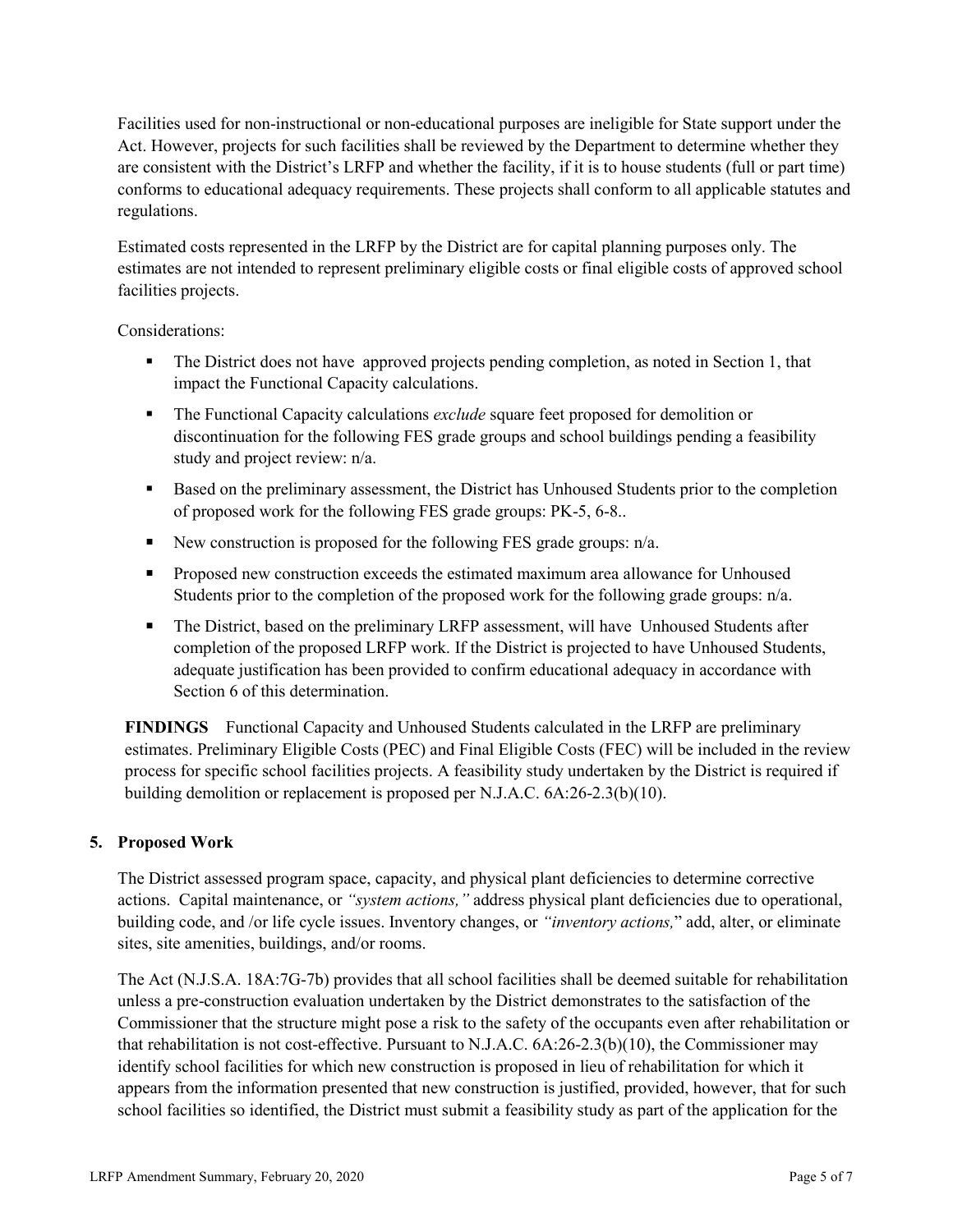specific school facilities project. The cost of each proposed building replacement is compared to the cost of additions or rehabilitation required to eliminate health and safety deficiencies and to achieve the District's programmatic model.

Table 5 lists the scope of work proposed for each school based on the building(s) serving their student population. Proposed inventory changes are described in the LRFP website reports titled *"School Asset Inventory Report and "Proposed Room Inventory Report."* Information concerning proposed systems work, or capital maintenance can be found in the "LRFP Systems Actions Summary Report".

With the completion of the proposed work, the following schools are proposed to be eliminated: n/a; the following schools are proposed to be added: n/a.

| <b>Proposed Scope of Work</b>                                                                  | <b>Applicable Schools</b>                                                                                                                                                                                                                      |
|------------------------------------------------------------------------------------------------|------------------------------------------------------------------------------------------------------------------------------------------------------------------------------------------------------------------------------------------------|
| Renovation only (no new construction)                                                          |                                                                                                                                                                                                                                                |
| System actions only (no inventory actions)                                                     | Kearny High School (050)<br>Franklin Elementary School (070)<br>Garfield Elementary School (080)<br>Lincoln Middle School (090)<br>Roosevelt Elementary School (100)<br>Schuyler Elementary School (110)<br>Washington Elementary School (120) |
| Existing inventory actions only (no systems actions)                                           | n/a                                                                                                                                                                                                                                            |
| Systems and inventory changes                                                                  | n/a                                                                                                                                                                                                                                            |
| New construction                                                                               |                                                                                                                                                                                                                                                |
| Building addition only (no systems or existing inventory actions)                              | n/a                                                                                                                                                                                                                                            |
| Renovation and building addition (system, existing inventory,<br>and new construction actions) | n/a                                                                                                                                                                                                                                            |
| New building on existing site                                                                  | n/a                                                                                                                                                                                                                                            |
| New building on new or expanded site                                                           | n/a                                                                                                                                                                                                                                            |
| Site and building disposal (in addition to above scopes)                                       |                                                                                                                                                                                                                                                |
| Partial building demolition                                                                    | n/a                                                                                                                                                                                                                                            |
| Whole building demolition                                                                      | n/a                                                                                                                                                                                                                                            |
| Site and building disposal or discontinuation of use                                           | n/a                                                                                                                                                                                                                                            |

**Table 5. School Building Scope of Work**

**FINDINGS** The Department has determined that the proposed work is adequate for approval of the District's LRFP amendment. However, Department approval of proposed work in the LRFP does not imply the District may proceed with a school facilities project. The District must submit individual project applications with cost estimates for Department project approval. Both school facilities project approval and other capital project review require consistency with the District's approved LRFP.

#### **6. Proposed Room Inventories and the Facilities Efficiency Standards**

The District's proposed school buildings were evaluated to assess general educational adequacy in terms of compliance with the FES area allowance pursuant to N.J.A.C. 6A:26-2.2 and 2.3.